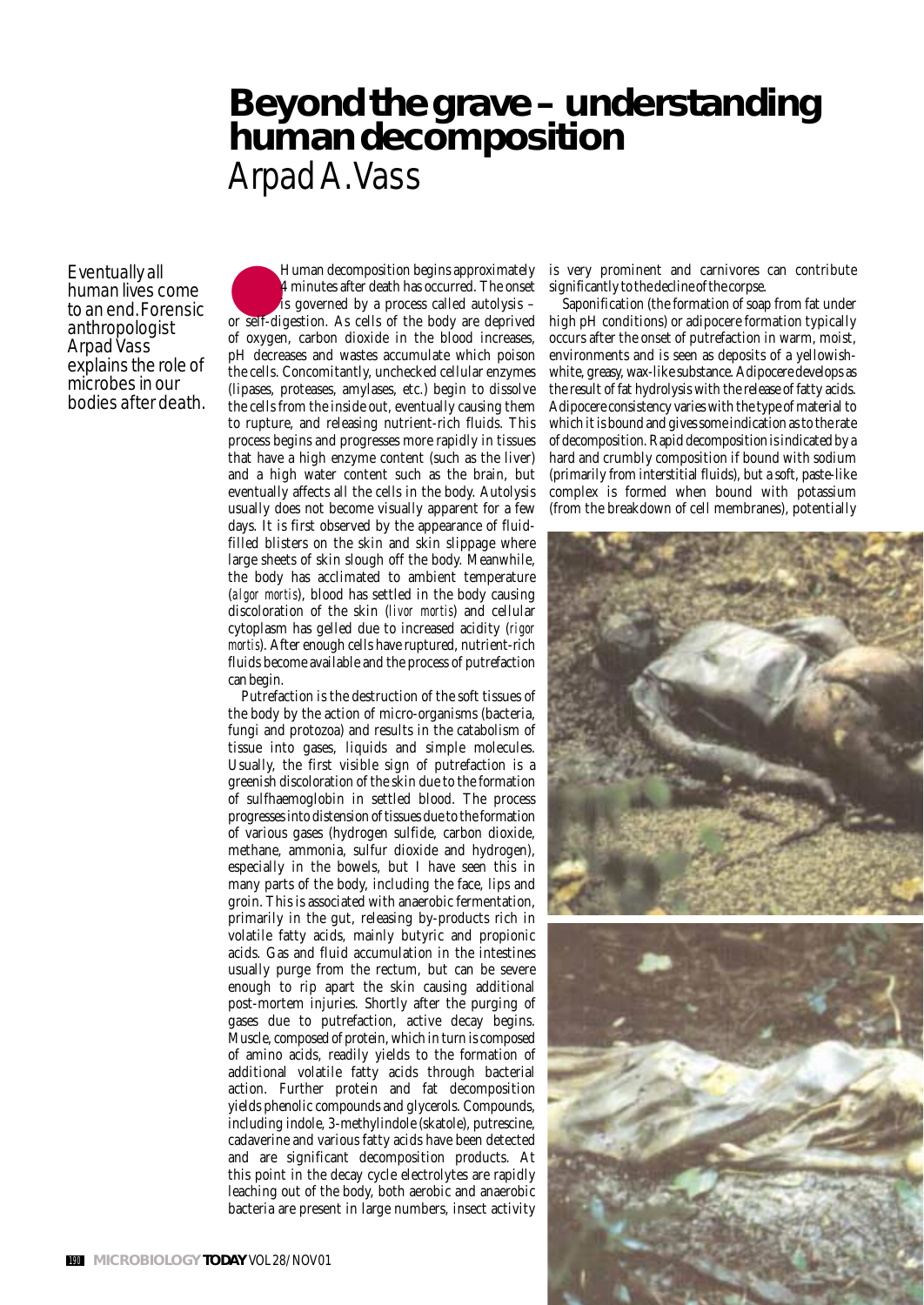indicating slower decay rates. Adipocere formation is accelerated by the post-mortem invasion of tissues by bacteria, especially putrefactive species such as *Clostridium* and it takes from several weeks to months to form.

Mummification is typically the end result of tissue, usually skin, with no nutritional value, which has survived the active decay process and is formed by the dehydration or desiccation of the tissue. Remaining skin is converted into a leathery or parchment-like sheet which clings to bone. Mummification most commonly develops in conditions of dry heat or in areas that have very low humidity, such as in arctic regions or deserts.

Bone goes through yet another complex process called diagenesis. Diagenesis is a natural process



that serves to alter the proportions of organic (collagen) and inorganic components (hydroxyapatite, calcium, magnesium) of bone exposed to environmental conditions, especially moisture. This is accomplished by the exchange of natural bone constituents, deposition in voids or defects, adsorption onto the bone surface and leaching from the bone.

Historically, the progression of human decomposition has been described as taking place in four stages: fresh (autolysis), bloat (putrefaction), decay (putrefaction and carnivores) and dry (diagenesis). Current thinking is that it should be segregated into pre- and post-skeletonization, since stages are not always observed and in fact may be totally absent, depending on the taphonomy of the corpse. All these processes together (autolysis, putrefaction and diagenesis) eventually result in complex structures composed of proteins, carbohydrates, sugars, collagen and lipids returning to their simplest building blocks – essentially dust to dust.

#### ● **How long does decomposition take?**

Decomposition is a complicated process, but is primarily dependant on temperature and to a lesser extent on moisture. In our studies we have worked out a simple formula, which describes the soft tissue decomposition process for persons lying on the ground. The formula is  $y=1285/x$  (where *y* is the number of days it takes to become skeletonized or mummified and *x* is the average temperature in Centigrade during the decomposition process). So, if the average temperature is 10 °C, then  $1285/10 = 128.5$  days for someone to become skeletonized. Of course, this is a rough estimate since many factors affect this rate and it is typically used at a crime scene when investigators need some time frame from which to begin their investigation. Buried individuals and ones submerged in water have different rates of decomposition. Injuries affect the rate as well since damage to the skin increases blood loss, insect and bacterial action. In severe environments, such as in the arctic or in deserts, rapid desiccation occurs and this makes any accurate determination extremely difficult. Carnivore activity is yet another factor which can radically affect decomposition. Exclusion of insects and carnivores will slow down the process, whereas exposure to many (or larger) carnivores will increase the rate. Remember that decomposition does not end after the soft tissue has disappeared. The skeleton also has a decompositional rate that is based on the loss of organic (collagen) and inorganic components. Some of the inorganic compounds we use to determine the length of time since death include calcium, potassium and magnesium. As with soft tissue, these leach out of bone at a rate determined primarily by temperature and exposure to moisture. As a general rule, bones, within the first year, will begin to bleach and one may see growth of algae or moss on them. Within the first decade one will expect to see exfoliation and the formation of large cracks in the bone. Roots from nearby vegetation may grow into the bone mass, significant rodent gnawing will be present and the appearance of annual leaf falls is evident.

## ● **The role of microbes**

When I began studying human decomposition over a decade ago in an attempt to determine a more accurate method for estimating the post-mortem interval, I began by investigating bacteria. The concept was that since insects can be used for this task, given that they arrive in characteristic, identifiable waves, why shouldn't bacteria behave in a similar fashion? It only took 3 months to quickly abandon this concept. Even in the very early stages of decomposition, I was inundated by the sheer numbers of organisms isolated – *Staphylococcus*, *Candida*, *Malasseria*, *Bacillus* and *Streptococcus* spp. – just to mention a few. As decomposition progressed, putrefactive bacteria were thrown into the mix followed rapidly by anaerobes.

LEFT:

Examples of two stages of human decomposition. The top photograph shows a male subject in active decay after 12 days. The lower photograph shows the same subject after 97 days in the dry stage of decomposition where only mummified skin remains. In temperate regions of the United States individuals can be completely skeletonized in 30–40 days in the summer. PHOTOS A. VASS